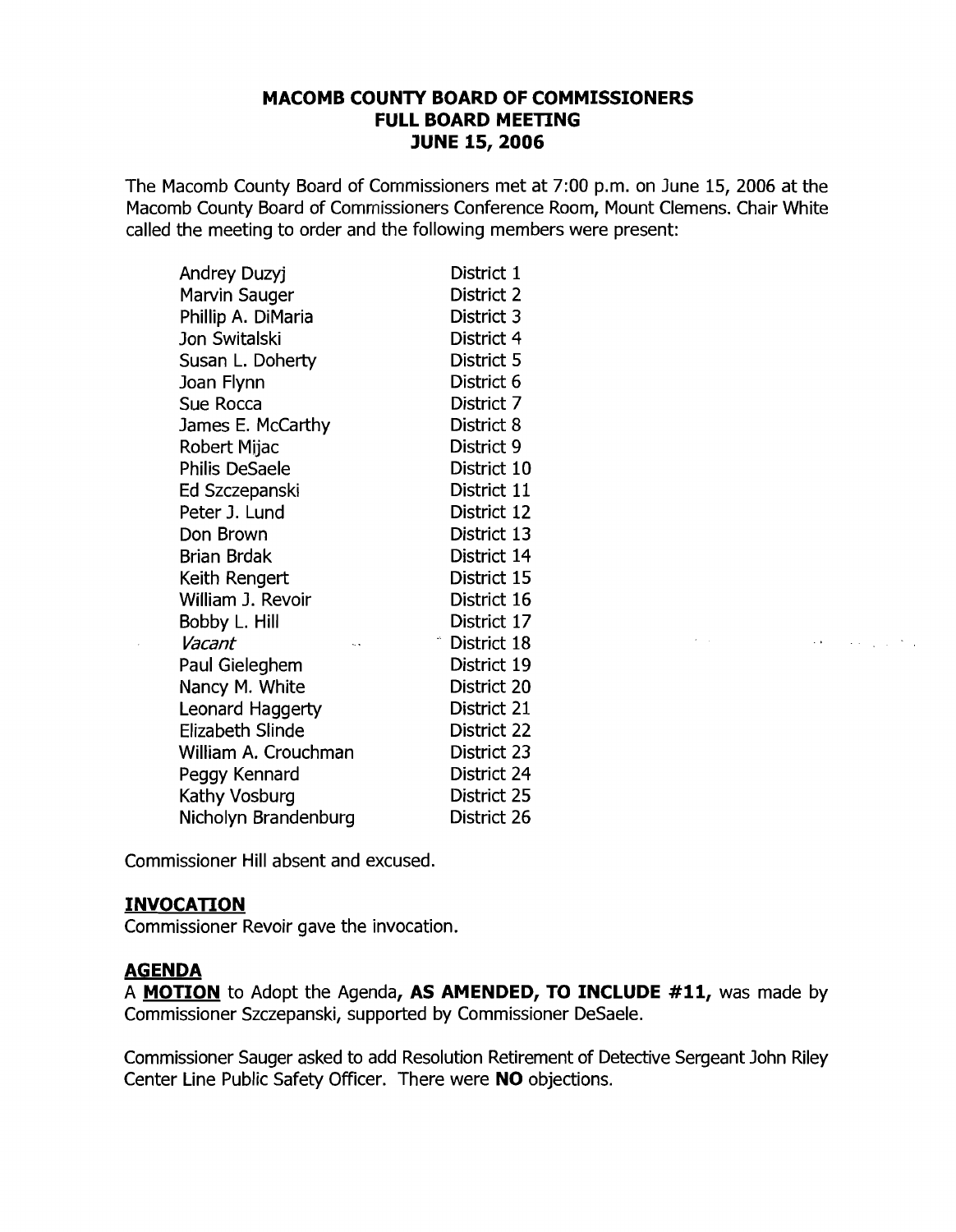Commissioner Kennard asked to add Resolution 50th Wedding Anniversary. There were **NO**  objections.

# **THE AGENDA AS AMENDED CARRIED.**

### **MINUTES**

A **MOTION** to approve the minutes dated May 18, 2006 (Full Board) and June 13, 2006 (Special), was made by Commissioner Duzyj, supported by Commissioner McCarthy, and the **MOTION CARRIED.** 

### **PUBLIC PARTICIPATION**

**Pastor D. L. Bradley, 22645 Quinn Road, Clinton Township Jim Senstock, 31698San Juan, Harrison Township Jeffrey Ulbrich, 39083 Canterbury, Harrison Township**  Requests the board appoint Mike Sessa to the vacant seat in District 18.

### **RolandFraschetti, St. ClairShores**

Indicated the appointment should be made tonight so the people in District 18 have some representation.

#### **James Goldwater, 19346 Brandt, Roseville**

Against the appointment tonight for District 18 and feels the people decide who will fill that seat. However does support Mike Sessa since he is not running for the seat. Suggested as a budget cut, the commissioners give up their benefits and pensions, since they are part time.

#### **Gregory Murray, 66 Robertson, Mt. Clemens**

Spoke regarding the Macomb County Democratic Black Caucus.

### **Bill McMaster, 41711 Utica Road, Sterling Heights, State Chairman, Taxpayers United Michigan Foundation**

Spoke regarding the carry forward tax increase. There should be NO tax increase without the vote of the people. Also concerned about the mass transit program.

#### **Don Lobsinger, St. Clair Shores**

Expressed his opinion of the Macomb County Democratic Black Caucus.

# **CCMMITTEE REPORTS**

### **JUSTICEAND PUBLICSAFETYCOMMITTEE - June 5, 2006**

The Clerk read the recommendations from the Justice and Public Safety Committee and a **MOTION** was made by Chairperson Rengert, supported by Vice-Chairperson Brdak, to adopt the committee recommendations.

Commissioner Brandenburg asked to separate Motion #1. There were **NO** objections.

A vote was taken on the following: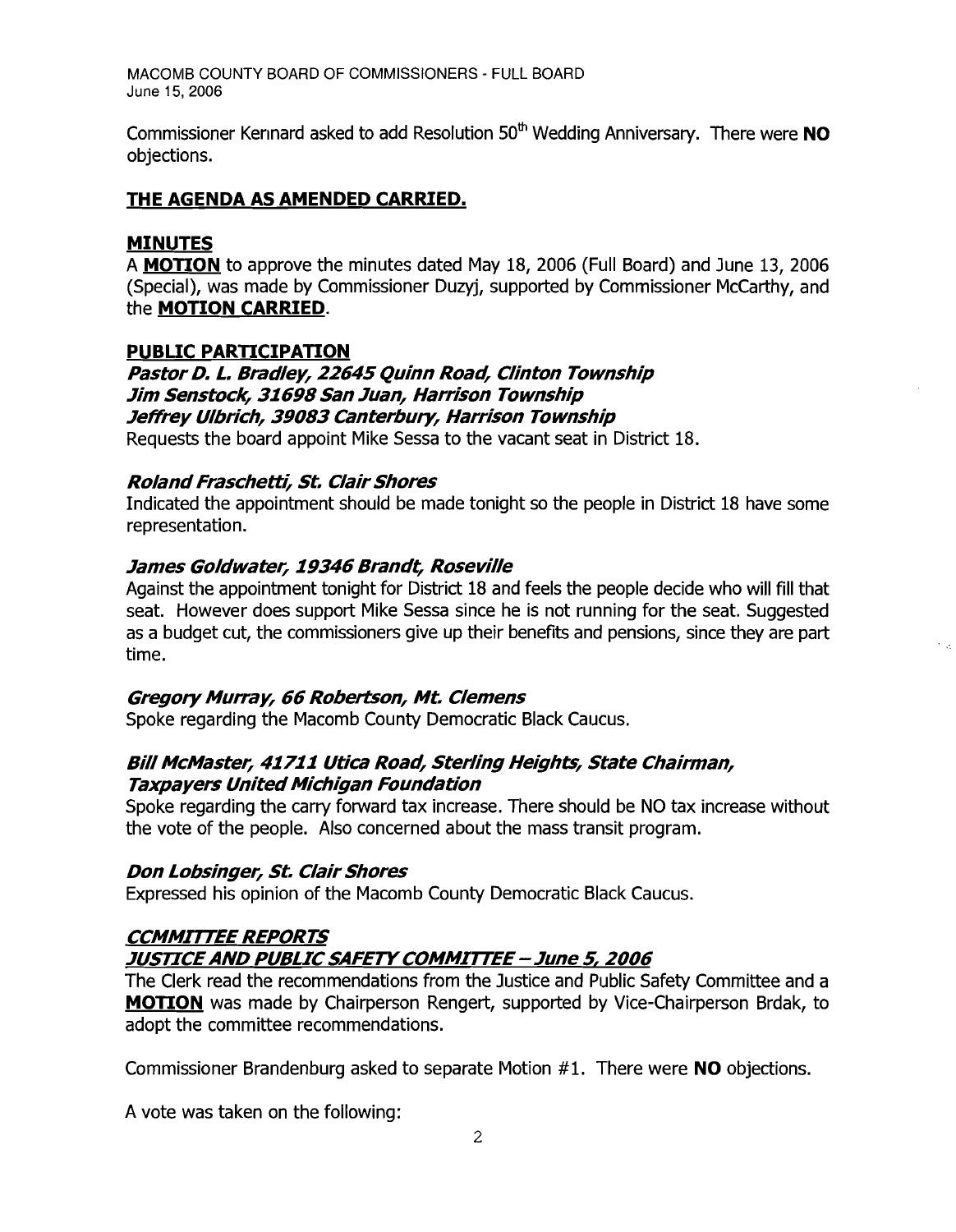2. AUTHORIZE THE FILING OF THE  $5^{TH}$  YEAR APPLICATION FOR THE MICHIGAN DRUG COURT GRANT PROGRAM IN THE AMOUNT OF \$100,000 FOR JUVENILE DRUG COURT OPERATIONS. NO COUNTY CASH MATCH IS REQUIRED.

# **THE MOTION CARRIED.**

#### **SEPARATED MOTION**

1. APPROVE THE TRANSFER OF THE 2001 KIA SPORTAGE VEHICLE FROM THE COUNTY OF MACOMB ENFORCEMENT TEAM TO THE MACOMB COUNTY SHERIFF'S OFFICE FLEET.

Commisioner Brandenburg made inquiry on the amount of mileage on this vehicle. She feels the county should be driving American made cars.

A discussion ensued.

**THE MOTION CARRIED,** with Commissioners' Brandenburg and Revoir voting **NO.** 

*LEGISLA TIVE AND ADMINISTRA TIVE SERVICES COMMITTEE* **- June 5,** *2006*  The Clerk read the recommendations from the Legislative and Administrative Services Committee and a **MOTION** was made by Chairperson Lund, supported by Vice-Chairperson Switalski, to adopt the committee recommendations.

1. APPROVE THE FOLLOWING MISCELLANEOUS DEPARTMENT REQUESTS:

TWO STANDARD DESKTOP COMPUTERS, TWO MS OFFICE 2003 LICENSES, AND TWO GROUPWISE LICENSES FOR THE CIRCUIT COURT AT A COST NOT TO EXCEED \$2,742.88; FUNDING IS AVAILABLE IN THE INFORMATION TECHNOLOGY CAPITAL EQUIPMENT FUND;

ONE STANDARD DESKTOP COMPUTER, ONE MICROSOFT OFFICE LICENSE, AND ONE GROUPWISE LICENSE FOR THE COMMUNITY CORRECTIONS OFFICE AT THE SHERIFF'S DEPARTMENT AT A COST NOT TO EXCEED \$1,371.44; FUNDING IS AVAILABLE IN THE SHERIFF'S COMMUNITY CORRECTIONS GRANT FUND;

FOUR STANDARD DESKTOP COMPUTERS, TWO FLAT SCREEN MONITORS, AND 12 CYBER SPEAKERS FOR THE PROSECUTING ATTORNEY'S OFFICE AT A COST NOT TO EXCEED \$4,627.32; FUNDING IS AVAILABLE IN THE PROSECUTING ATTORNEY'S VICTIM'S RIGHTS GRANT FUND;

10 STANDARD DESKTOP COMPUTERS, THREE INTERNAL DVD/CD BURNERS, ONE LASER PRINTER, ONE DESKJET PRINTER, AND ONE 56K MODEM AT A COST NOT TO EXCEED \$11,645.46; FUNDING IS AVAILABLE IN THE PUBLIC HEALTH - COMPUTER PROJECTS ACCOUNT;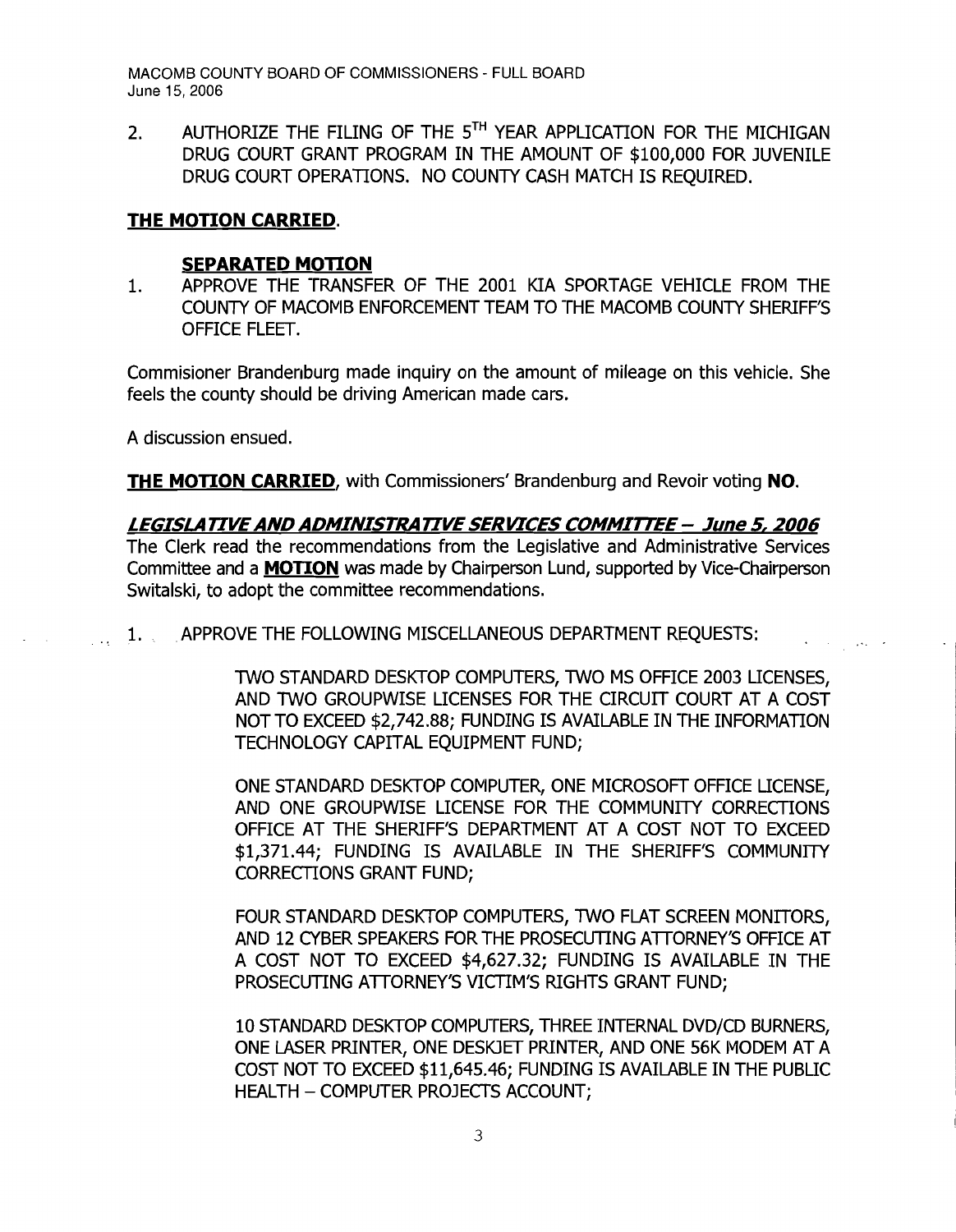TWO STANDARD DESKTOP COMPUTERS, TWO GROUPWISE UCENSES, AND TWO MICROSOFT OFFICE 2003 UCENSES FOR PUBLIC WORKS AT A COST NOT TO EXCEED \$2,742.88; FUNDING IS AVAILABLE IN THE INFORMATION TECHNOLOGY CAPITAL EQUIPMENT FUND.

ONE LAPTOP COMPUTER, ONE MOBILE PRINTER, ONE AD-AWARE UCENSE, ONE ZONE ALARM LICENSE, ONE MICROSOFT OFFICE LICENSE, AND ONE NEXTEL AIRCARD FOR SENIOR CITIZEN SERVICES AT A COST NOT TO  $EXCEED$  \$2,550.63; FUNDING IS AVAILABLE IN THE SENIOR CITIZENS  $-$ ADMIN. ACCOUNT FOR CAPITAL EXPENSES - COMPUTER EOUIPMENT AND THE NEXTEL/SPRINT AIRCARD MONTHLY SERVICE FUNDING IS AVAILABLE IN THE IT TELECOMMUNICATIONS FUND; AND

15 MDC LAPTOP DOCKING STATIONS FOR THE SHERIFF'S OFFICE AT A COST NOT TO EXCEED \$15,525; FUNDING IS AVAILABLE IN THE SHERIFF'S EQUIPMENT UPGRADE FUND.

3. APPROVE THE ADDITION OF ENHANCED FINANCIAL MANAGEMENT REPORTING FOR THE CIRCUIT COURT AT A COST NOT TO EXCEED \$21,600; FUNDING IS AVAILABLE IN THE INFORMATION TECHNOLOGY CAPITAL EQUIPMENT FUND.

### **THE MOTION CARRIED.**

#### **OPERATIONAL SERVICES COMMIrrEE - June 6« 2006**

The Clerk read the recommendations from the Operational Services Committee and a **MOTION** was made by Vice-Chairperson Kennard, supported by Commissioner Brdak, to adopt the committee recommendations.

Commissioner Brandenburg asked her **NO** vote be recorded on Motion #2. There were **NO**  objections.

1. AUTHORIZE PAYMENT FOR THE WORK PERFORMED AS FOLLOWS:

| <b>COUNTY BUILDING -</b><br>INTERIOR RENOVATIONS | EDMUND LONDON & ASSOC.   | \$12,641.15 |
|--------------------------------------------------|--------------------------|-------------|
| MARTHA T. BERRY                                  | ELLISDON MICHIGAN        | 59,347.05   |
| <b>HALL ROAD WAREHOUSE</b>                       | <b>WAKELY ASSOCIATES</b> | 165,192.00  |

FURTHER, FUNDS ARE AVAILABLE IN THE CAPITAL BUDGET.

2. AUTHORIZE THE REPLACEMENT OF THE CURRENT TEMPERATURE CONTROL SYSTEM FOR THE COURT BUILDING; FUNDS ARE AVAILABLE IN THE COURT BUILDING OPERATING BUDGET.

#### **THE MOTION CARRIED**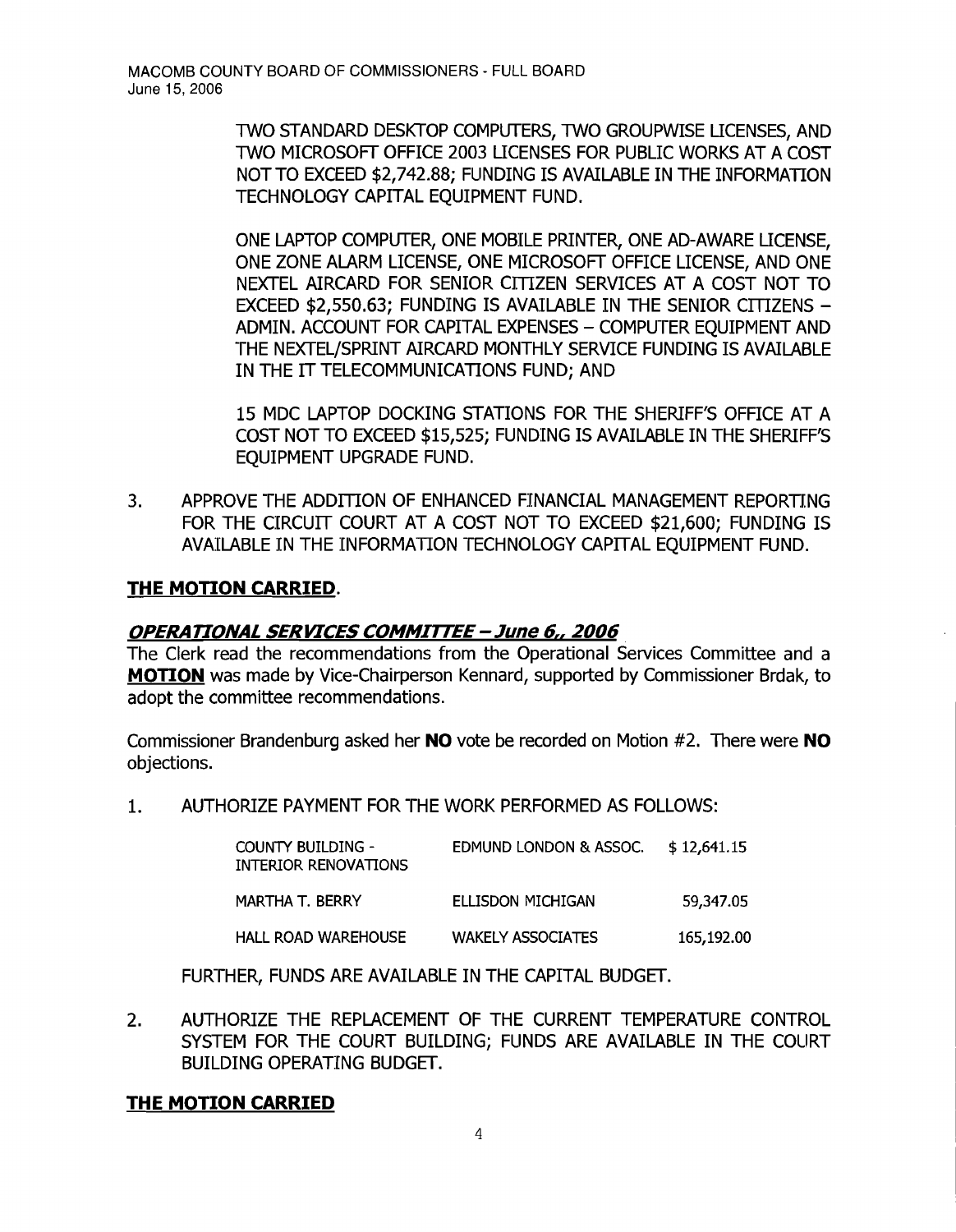### **COMMUNITY SERVICES COMMITTEE -June 7, 2006**

The Clerk read the recommendations from the Community Services Committee and a **MOTION** was made by Chairperson Doherty, supported by Vice-Chairperson DeSaele, to adopt the committee recommendations.

Commissioner Brandenburg asked to separate Motion #4. There were **NO** objections.

A vote was taken on the following:

- 1. APPROVE THE MACOMB COUNTY COMMUNITY SERVICES AGENCY'S SUBMISSION OF THE AREA AGENCY ON AGING 1-B PLAN TO OPERATE THE SENIOR CITIZEN CHORE SERVICE PROGRAM DURING FISCAL YEAR 2007.
- 2. APPROVE THE MACOMB COUNTY COMMUNITY SERVICES AGENCY'S SUBMISSION OF THE AREA AGENCY ON AGING 1-B PLAN TO OPERATE THE HOME INJURY CONTROL PROGRAM DURING FISCAL YEAR 2007.
- 3. APPROVE THE MACOMB COUNTY COMMUNITY SERVICES AGENCY'S SUBMISSION OF THE AREA AGENCY ON AGING 1-B PLAN TO OPERATE THE SENIOR CITIZENS NUTRITION PROGRAM DURING FISCAL YEAR 2007.
- 5. AUTHORIZE MACOMB MSU EXTENSION TO RECEIVE \$40,000 FROM UNITED WAY FOR SOUTHEASTERN MICHIGAN FOR THE 2006 EARLY CHILDHOOD HOME-BASE LITERACY SERVICES PILOT; THE FUNDING FOR THIS PROGRAM HAS INCREASED FROM \$20,000 TO \$40,000 AND WILL NOW FUND BOTH AN EXISTING PART-TIME INSTRUCTOR AND AN ADDITIONAL 0.5 POSITION FROM JULY 1, 2006 THROUGH JUNE 30, 2007.
- 6. AUTHORIZE MACOMB MSU EXTENSION TO RECEIVE \$19,000 FROM THE MICHIGAN DEPARTMENT OF COMMUNITY HEALTH ON BEHALF OF MACOMB COUNTY TO IMPLEMENT RENEWAL OF PROJECT FRESH FROM JUNE 1, 2006 THROUGH OCTOBER 31, 2006.
- 7. AUTHORIZE MSU EXTENSION 4C PROGRAM TO ACCEPT THE CONTINUATION OF THE BRIGHT HORIZON CONTRACT (JULY 1, 2006 THROUGH DECEMBER 31,2007) IN THE AMOUNT OF \$107,062.50 TO CONDUCT TRAINING, PROVIDE ENHANCEMENT FUNDS AND CONSULTATION TO 21 CHILD-CARE SITES; THESE SITES PROVIDE CHILD-CARE FOR UAW-FORD EMPLOYEES; THIS IS A CONTINUATION OF THE UAW-FORD PROGRAM MANAGED BY BRIGHT HORIZONS.

# **THE MOTION CARRIED.**

# **SEPARATED MOTION**

4. AUTHORIZE THE MACOMB COUNTY COMMUNITY SERVICES AGENCY TO RELOCATE THE NORTH ACTION CENTER.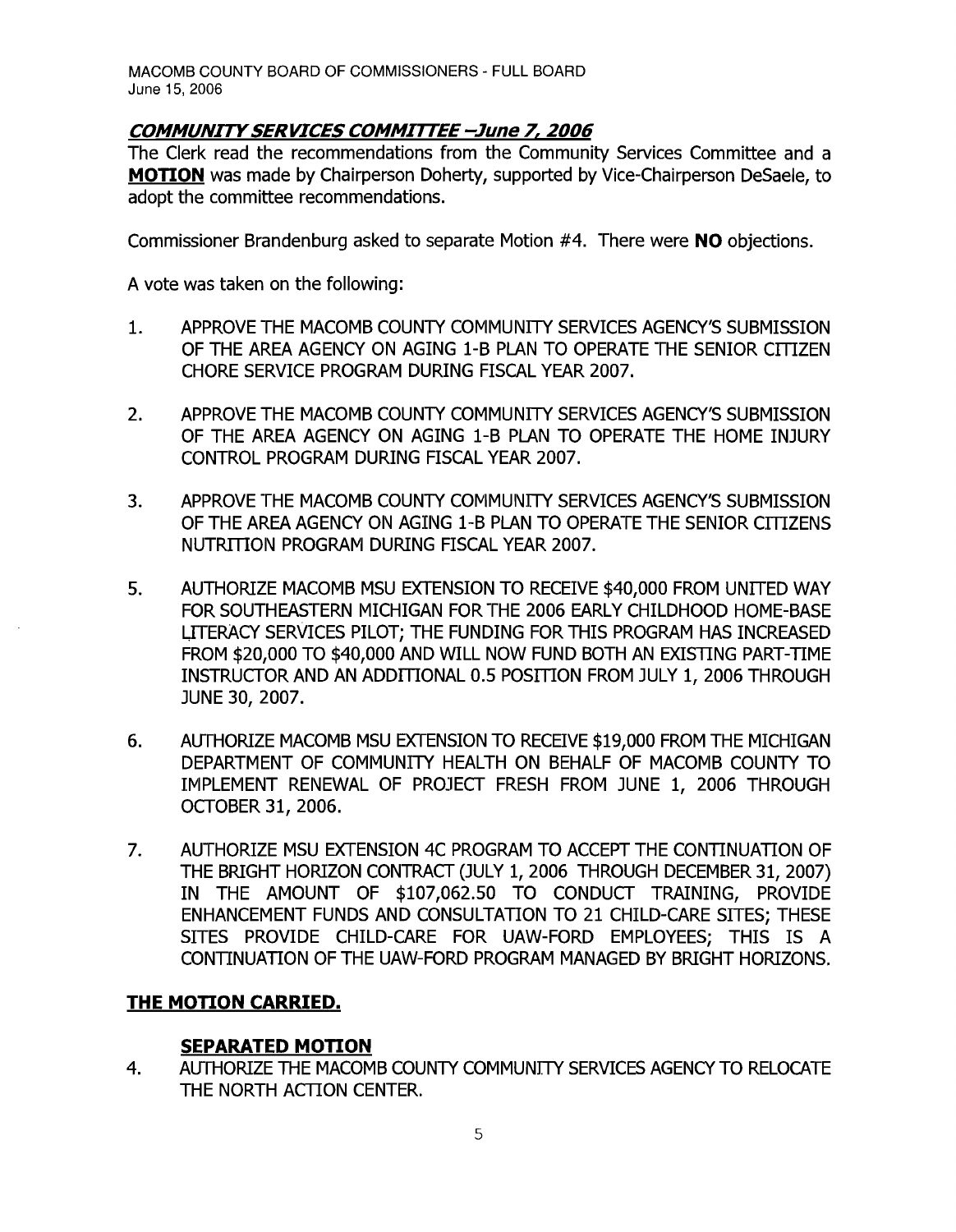Commissioner Brandenburg put forth questions to Dave Diegel.

# **THE MOTION CARRIED.**

### **HEALTH SERVICES COMMITTEE - June 8, 2006**

The Clerk read the recommendations from the Health Services Committee and a **MOTION**  was made by Chairperson Gieleghem, supported by Commissioner Brdak, to adopt the committee recommendations.

- 1. AUTHORIZE THE HEALTH DEPARTMENT TO GO OUT FOR BID FOR CONTRACTUAL SERVICES NEEDED TO IMPLEMENT THE DRINKING WATER PROTECTION GRANT.
- 2. AUTHORIZE THE HEALTH DEPARTMENT TO ACCEPT A \$7,933.24 BEACH MONITORING GRANT FROM THE MICHIGAN DEPARTMENT OF ENVIRONMENTAL QUALITY.
- 3. AUTHORIZE THE HEALTH DEPARTMENT TO ACCEPT A \$25,000 EMERGING ISSUE MONITORING GRANT FROM THE MICHIGAN DEPARTMENT OF ENVIRONMENTAL QUALITY.

#### **THE MOTION CARRIED.**

### **PERSONNEL COMMITTEE - June 12, 2006**

The Clerk read the recommendations from the Personnel Committee and a**MOTION** was made by Chairperson Mijac, supported by Vice-Chairperson Crouchman, to adopt the committee recommendations.

The following **NO** votes were carried forward from committee on Motion #6:Commissioners' Duzyj, Flynn, Haggerty, McCarthy, Rengert, Sauger, White and Crouchman.

Commissioner Brandenburg asked her **NO** vote be carried forward from committee on Motion #4. There were **NO** objections.

- 1. APPROVE A SALARY ADJUSTMENT FOR THE CLASSIFICATION OF CHIEF ATTORNEY/DEPUTY REGISTER IN BOTH THE MENTAL & WILLS & ESTATES DIVISIONS OF PROBATE COURT AS OUTLINED IN A JUNE 5, 2006 CORRESPONDENCE FROM THE HUMAN RESOURCES DEPARTMENT DIRECTOR.
- 2. APPROVE A TITLE CHANGE ONLY OF ONE VACANT MAIL CLERK POSITION TO TYPIST CLERK, SENIOR, AND RECONFIRM THE VACANCY IN THE OFFICE OF FRIEND OF THE COURT.
- 3. APPROVE THE RECLASSIFICATION OF ONE TYPIST CLERK I/II POSITION TO ACCOUNT CLERK I/II IN THE HEALTH DEPARTMENT.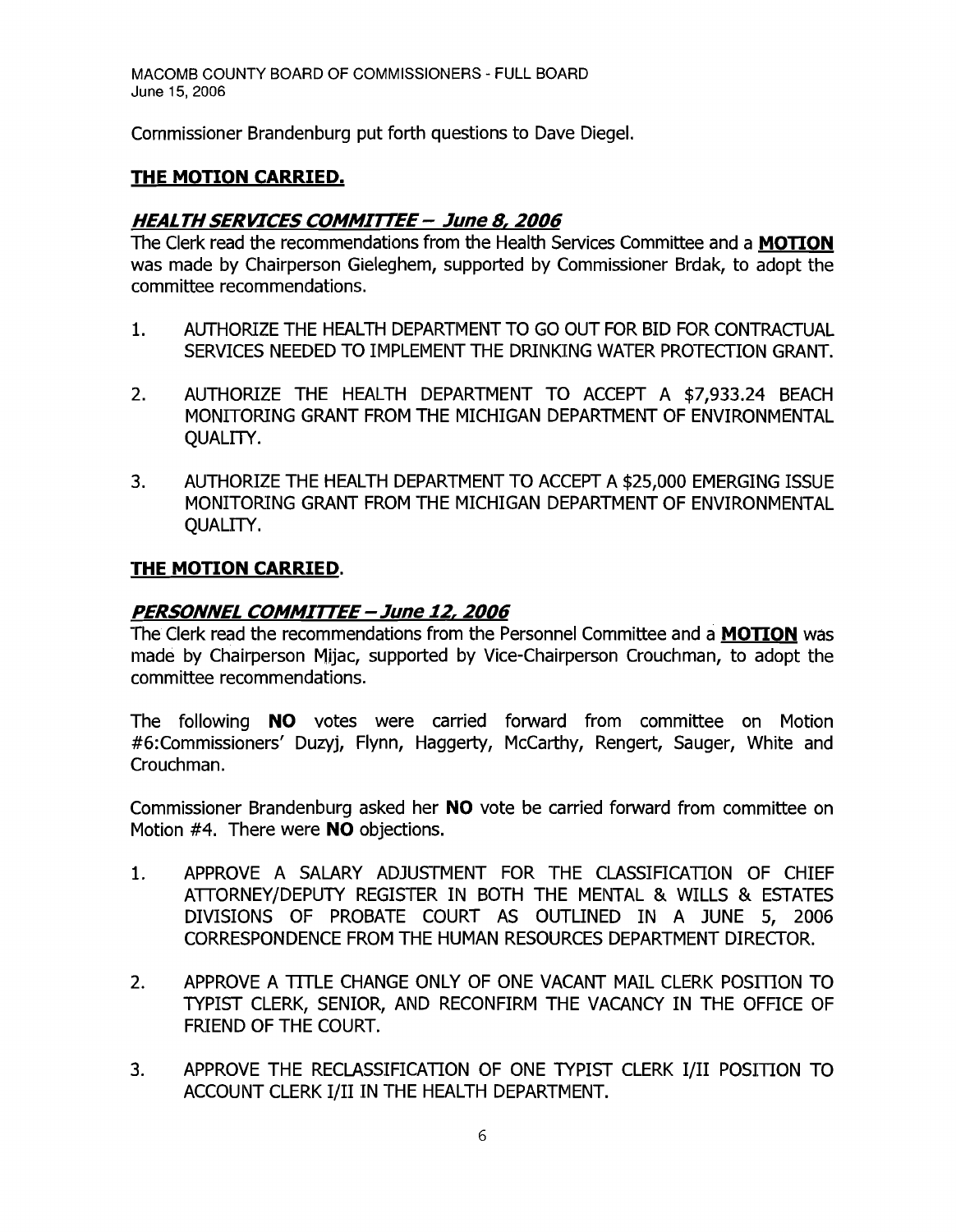- 4. APPROVE THE CREATION OF TWO ECONOMIC DEVELOPMENT SPECIALIST POSITIONS IN THE PLANNING & ECONOMIC DEVELOPMENT DEPARTMENT PER THE PROPOSAL OUTLINED IN A JUNE 5, 2006 CORRESPONDENCE FROM THE HUMAN RESOURCES DEPARTMENT DIRECTOR FOR THE BALANCE OF THE YEAR 2006; FURTHER, THAT THE JOB DESCRlPTION INCLUDE THAT THE CONTINUATION OF THE JOB WILL BE DEPENDENT ON THE SUCCESS OF BUSINESS GENERATED WITH A REVIEW TO BE MADE AFrER ONE YEAR.
- 5. APPROVE THREE GOVERNMENTAL SERVICE PURCHASE REQUESTS PENDING AT THE TIME OF THE REVISION OF BOARD POLICY: DOUGLAS FOUTY, 54 MONTHS; VIVIAN YONCE, 8 MONTHS AND IRMA SZCZESNY, 6 MONTHS.
- 6. APPROVE TEAM AS THE PROVIDER OF EMPLOYEE ASSISTANCE SERVICES FOR MACOMB COUNTY.

### **THE MOTION CARRIED.**

### **BUDGETCOMMrn-EE - June 13, 2006**

The Clerk read the recommendations from the Budget Committee and a **MOTION** was made by Chairperson Crouchman, supported by Vice-Chairperson Revoir, to adopt the committee recommendations.

Commissioner Brandenburg asked her **NO** vote be carried forward from committee on Motion #1. There were **NO** objections.

- 1. APPROVE THE PURCHASE OF 370 MICROSOFT OFFICE 2003 UPGRADE LICENSES AND 30 STANDARD DESKTOP COMPUTERS, AS PART OF THE PC REPLACEMENT/UPGRADE PROGRAM, AS DETAILED IN CORRESPONDENCE FROM THE INFORMATION TECHNOLOGY DIRECTOR, AT A COST NOT TO EXCEED \$121,881.17. FUNDING IS AVAILABLE IN THE CAPITAL IMPROVEMENT BUDGET.
- 2. AUTHORIZE TO CONTINUE THE PART-TIME REIMBURSEMENT ANALYST POSITION FOR AN ADDITIONAL TWO-YEAR PERIOD. FUNDING FOR THIS POSITION IS AVAILABLE IN THE SHERIFF'S 2006 BUDGET.
- 3. APPROVE AGREEMENT BETWEEN COUNTY OF MACOMB AND WE ARE HERE FOUNDATION, INC., FOR CLINTON RIVER DEBRIS AND LOGJAM REMOVAL.

#### **THE MOTION CARRIED.**

# **FINANCE COMMITTEE - June 14, 2006**

The Clerk read the recommendations from the Finance Committee and a **MOTION** was made by Chairperson Slinde, supported by Vice-Chairperson DiMaria, to adopt the committee recommendations.

Commissioner Brandenburg asked her **NO** votes be record from committee on the following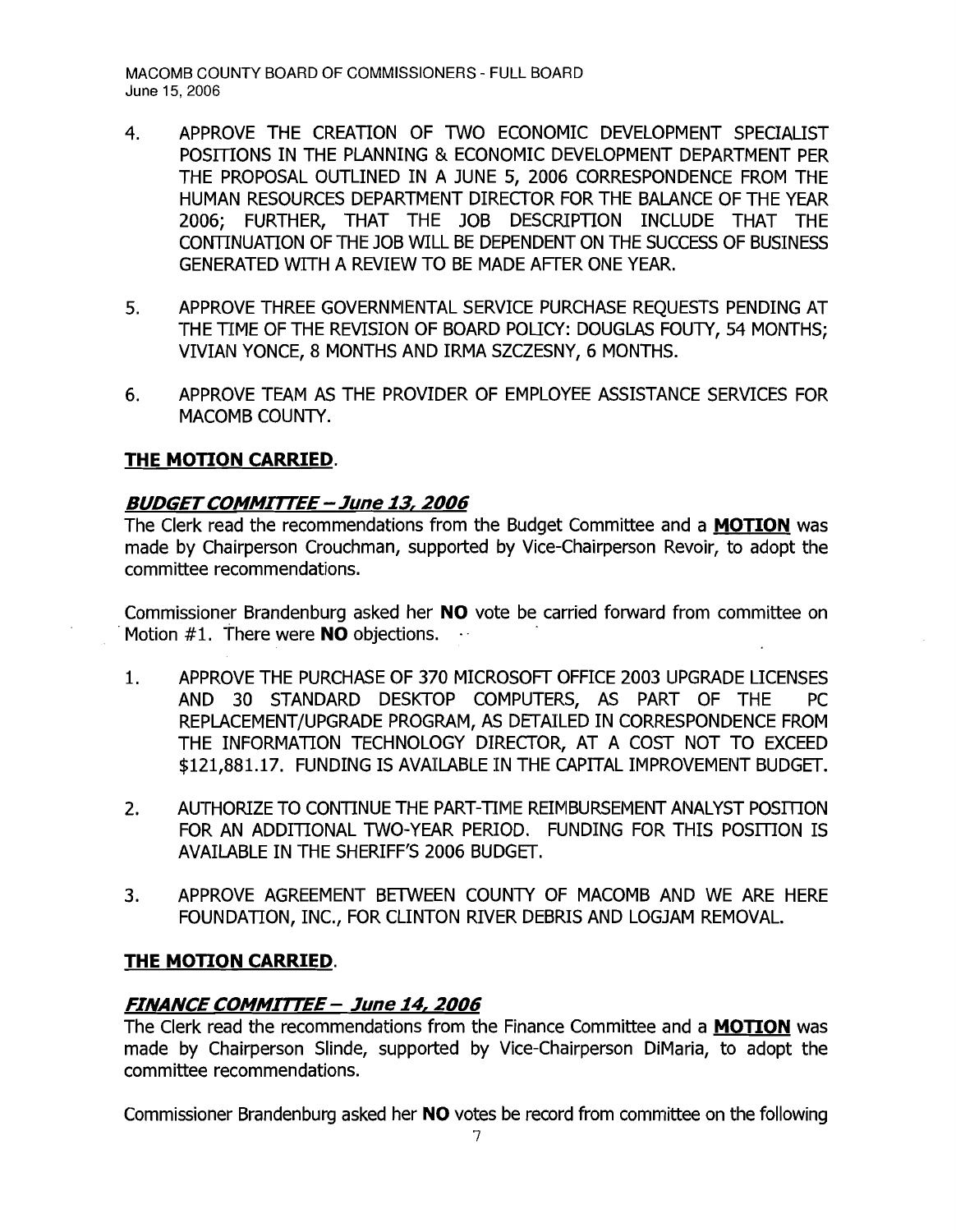bills: contraceptives, Shamrock Cab and Eight Mile Boulevard Association. There were **NO**  objections.

- 1. APPROVE THE MONTHLY BILLS (WITH CORRECTIONS, DELETIONS AND/OR ADDENDA) AND AUTHORIZE PAYMENT; FURTHER, TO APPROVE THE PAYROLL IN THE TOTAL AMOUNT OF \$15,307.961.44, WITH NECESSARY MODIFICATION TO THE APPROPRIATIONS.
- 2. APPROVE CMS (CORRECTIONAL MEDICAL SERVICES) AS THE PREVAILING VENDOR FOR INMATE HEALTH CARE SERVICES MANAGEMENT.
- 3. CONCUR IN THE RECOMMENDATION OF THE DIRECTOR, RISK MANAGEMENT & SAFETY DEPARTMENT, TO RENEW OUR GENERAL LIABILITY, PROPERTY, FIDUCIARY AND EXCESS WORKERS' COMPENSATION INSURANCE POLICIES WITH OUR CURRENT CARRIERS BEGINNING JULY 1, 2006 THROUGH JUNE 30, 2007.
- 4. CONCUR WITH THE RECOMMENDATION OF JOHN ANDERSON, DIRECTOR, RISK MANAGEMENT & SAFETY DEPARTMENT, TED CWIEK, DIRECTOR, HUMAN RESOURCES DEPARTMENT, DOUG FOUTY, PROGRAM DIRECTOR OF PERSONNEL SERVICES, AND MERCER, OUR EMPLOYEE BENEFITS CONSULTANT, IN THE SELECTION OF THE BEST RENEWAL STRATEGY FOR OUR EMPLOYEE BENEFIT CONTRACTS.
- 5. CONCUR IN THE RECOMMENDATION OF CORPORATION COUNSEL REGARDING THE CASE OF BRADLEY V MACOMB COUNTY, ET AL.

#### **THE MOTION CARRIED**

 $\sim$ 

#### **RESOLUTIONS/TRIBUTES**

6/6/06)

A **MOTION** was made by Commissioner Brandenburg, supported by Commissioner Slinde, to adopt the Resolutions and Tributes in their entirety.

- Res. No. 06-50 Full Faith and Credit Bond Resolution/North Gratiot Interceptor (recommended by Operational Services Committee on 6/6/06) Res. No. 06-51 Full Faith and Credit Bond Resolution/North Gratiot Interceptor – Lenox Local Drain (recommended by Operational Services Committee on
- Res. No. 06-52 Honoring Gregory Johnson on His Progressive Leadership and commitment to a Network of Nonmotorized Transportation Routes in Macomb County (offered by PED Committee Chair on behalf of the Board; recommended by PED Committee on 6/6/06)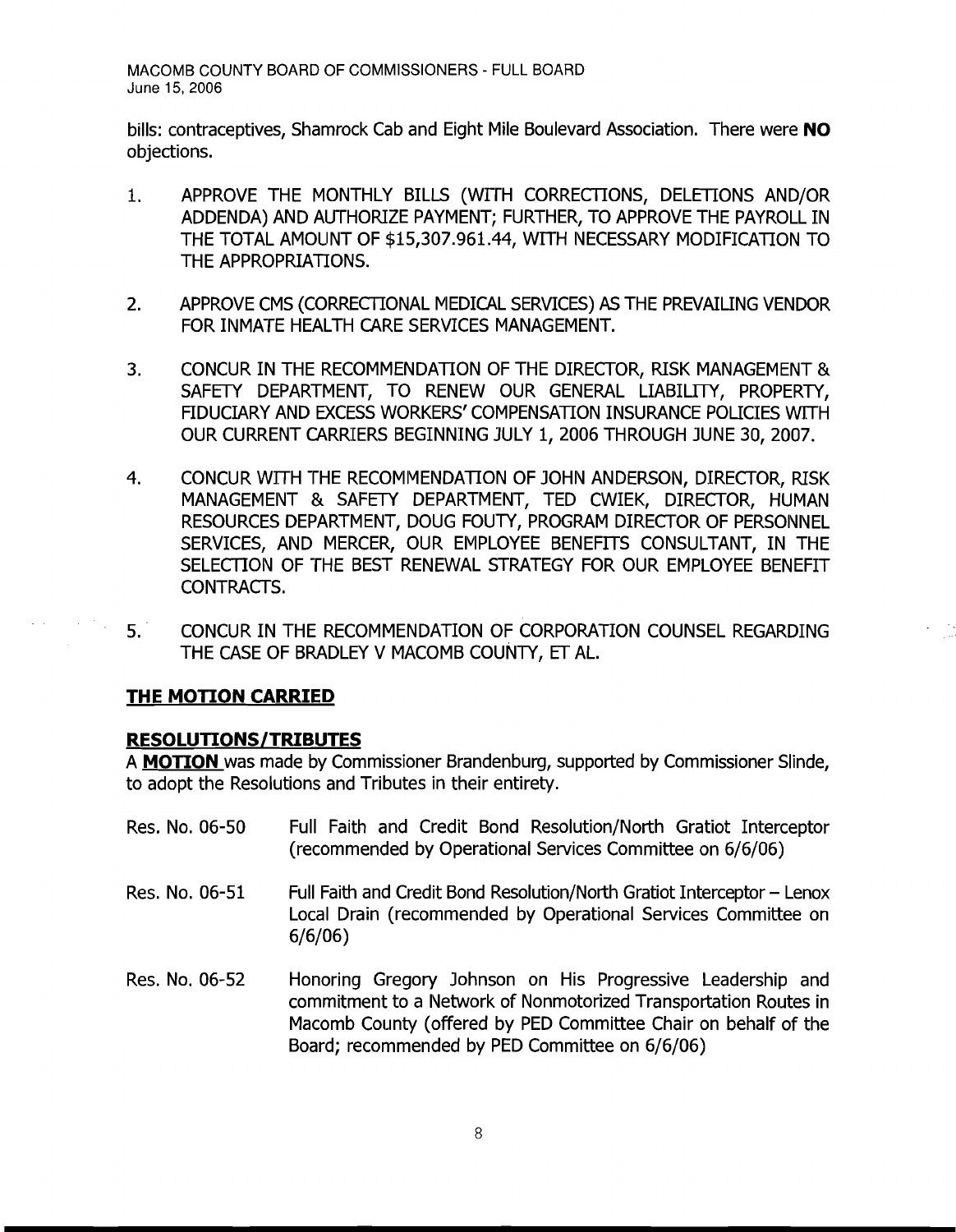- Res. No. 06-53 To Support Accepting GreenWays Initiative Money for Development of Safety Features and Wayfrnding Efforts for Phases II and III of Macomb Orchard Trail (offered by PED Committee Chair on behalf of Board; recommended by PED Committee on 6/6/06)
- Res. No. 06-54 Commending Ron MacKool on His Retirement as City Clerk for the City of Roseville (offered by Haggerty and Slinde; recommended by Personnel Committee on 6/12/06)
- Res. No. 06-48 Supporting the Dedication of the Road Commission of Macomb County Administration Building to Thomas S. Welsh (offered by Board chair; recommended by Finance Committee on 6/14/06)
- Res. No. 06-55 Honoring Detective Sergeant John Riley, Center Line Public Safety Officer on his Retirement (offered by Sauger at Full Board)
- Res. No. 06-56  $-50<sup>th</sup>$  Wedding Anniversary (offered by Kennard at Full Board)

### **THE MOTION CARRIED.**

#### **REOUEST TO PURCHASE PREVIOUS SERVICE TIME**

A **MOTION** WAS MADE BY COMMISSIONER REVOIR TO APPROVE REQUEST TO PURCHASE OF PREVIOUS SERVICE TIME BY ROBIN AUTEN, SUPPORTED BY COMMISSIONER BRANDENBURG, AND THE **MOTION CARRIED.** 

# **APPOINTMENT TO SENIOR CITIZENS COMMITTEE**

A **MOTION** WAS MADE BY COMMISSIONER SUNDE, TO APPOINT COMMISSIONER JAMES McCARTHY TO THE VACANT POSITION (CROUCHMAN RESIGNATION) ON SENIOR CITIZENS COMMmEE, SUPPORTED BY COMMISSIONER FLYNN, AND THE **MOTION CARRIED.** 

# **APPOIN"rMENTS**

# a) **BOARD OF COMMISSIONERS - DISTRICT 18**

#### **The following have applied for the appointment:**

- 1. Dana Camphous-Peterson
- 2. Gary A. DeCarlo
- 3. John Gabpr
- 4. Patrick Jacobs
- 5. James D. McKay
- 6. James Senstock
- 7. Michael Sessa
- 8. Margaret Swiatkowski
- 9. Jeffrey Ulbrich
- 10. Barbara Urban
- 11. Henry Yanez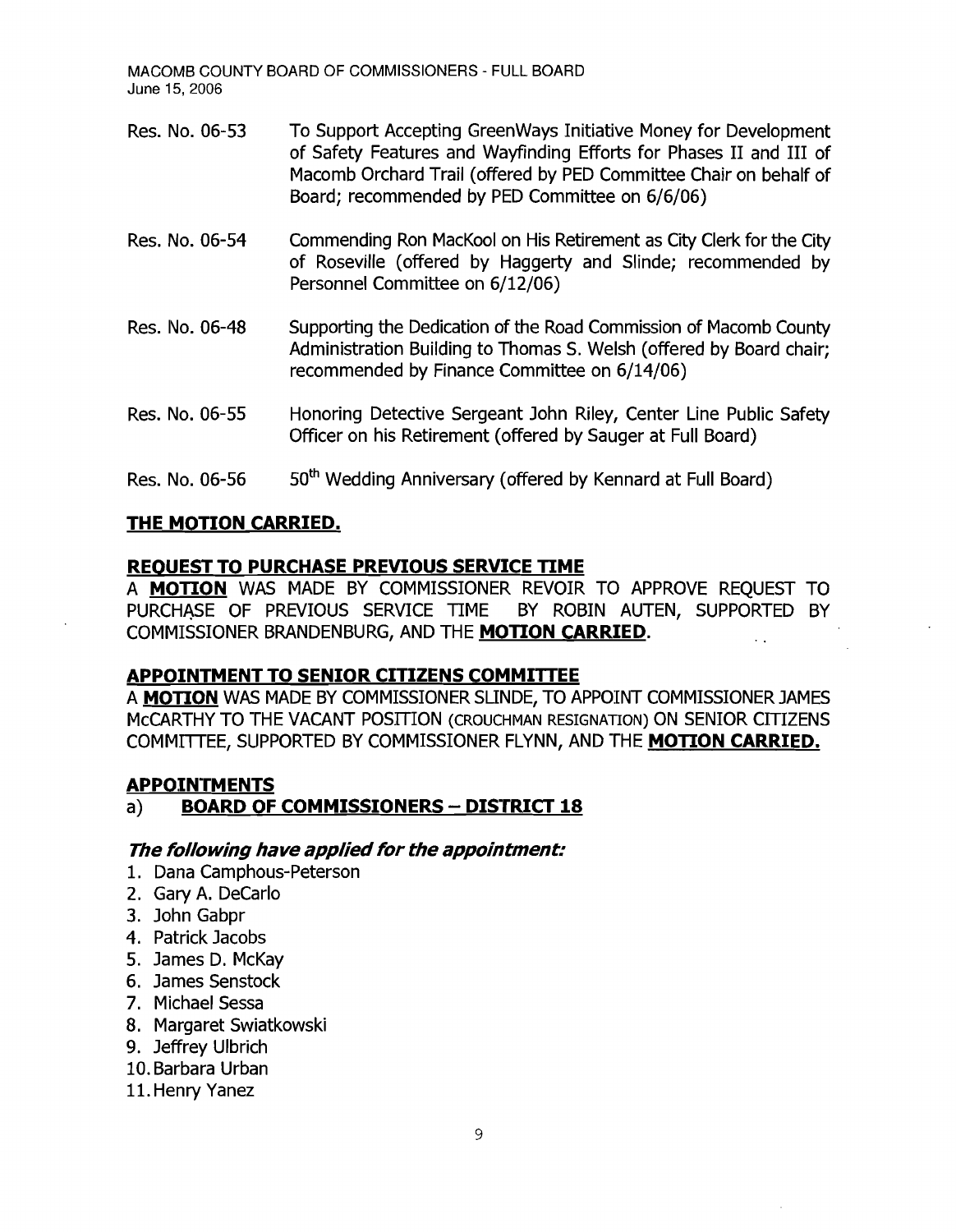#### ROLL CALL

 $\mathbb{R}^4$ 

| <b>BRANDENBURG</b> | Sessa             |
|--------------------|-------------------|
| <b>BRDAK</b>       | Camphous-Peterson |
| <b>BROWN</b>       | Swiatkowski       |
| <b>CROUCHMAN</b>   | Camphous-Peterson |
| <b>DESAELE</b>     | Sessa             |
| DI MARIA           | Camphous-Peterson |
| <b>DOHERTY</b>     | Camphous-Peterson |
| DUZYJ              | Camphous-Peterson |
| <b>FLYNN</b>       | Camphous-Peterson |
| Vacant             |                   |
| <b>GIELEGHAM</b>   | Camphous-Peterson |
| <b>HAGGERTY</b>    | Camphous-Peterson |
| HILL               | <b>ABSENT</b>     |
| <b>KENNARD</b>     | Camphous-Peterson |
| <b>MCCARTHY</b>    | Camphous-Peterson |
| <b>LUND</b>        | Sessa             |
| <b>MIJAC</b>       | Camphous-Peterson |
| <b>RENGERT</b>     | Sessa             |
| <b>REVOIR</b>      | Sessa             |
| <b>ROCCA</b>       | Sessa             |
| <b>SAUGER</b>      | <b>DeCarlo</b>    |
| <b>SLINDE</b>      | Camphous-Peterson |
| <b>SWITALSKI</b>   | Camphous-Peterson |
| <b>SZCZEPANSKI</b> | Sessa             |
| <b>VOSBURG</b>     | Sessa             |
| WHITE              | Camphous-Peterson |

TOTALS: Camphous-Peterson 14, DeCarlo 1, Gabor 0, Jacobs 0, McKay 0, Senstock 0, Sessa 8, Swiatkowski 1, Ulbrich 0, Urban 0, Yanez 0.

### DANA CAMPHOUS-PETERSON APPOINTED MACOMB COUNTY COMMISSIONER - DISTRICT 18 - TERM ENDING DECEMBER 31, 2006.

(Todd Schmitz, Chief Deputy County Clerk, Administered the Oath of Office - County Commissioner - District 18 - to Dana Camphous-Peterson)

# b) LOCAL EMERGENCY PLANNING COMMITTEE

A **MOTION** WAS MADE BY COMMISSIONER DUZYJ, SUPPORTED BY VOSBURG, TO APPOINT MICHAEL F. CASE IN THE CATEGORY ll-FACILITY OPERATOR, TO THE LOCAL EMERGENCY PLANNING COMMITTEE UNTIL REMOVED BY THE COMMITTEE, AND THE MOTION CARR:[ED.

#### NEW BUSINESS

Commissioner Brandenburg inquired on the progress of the Public Works building.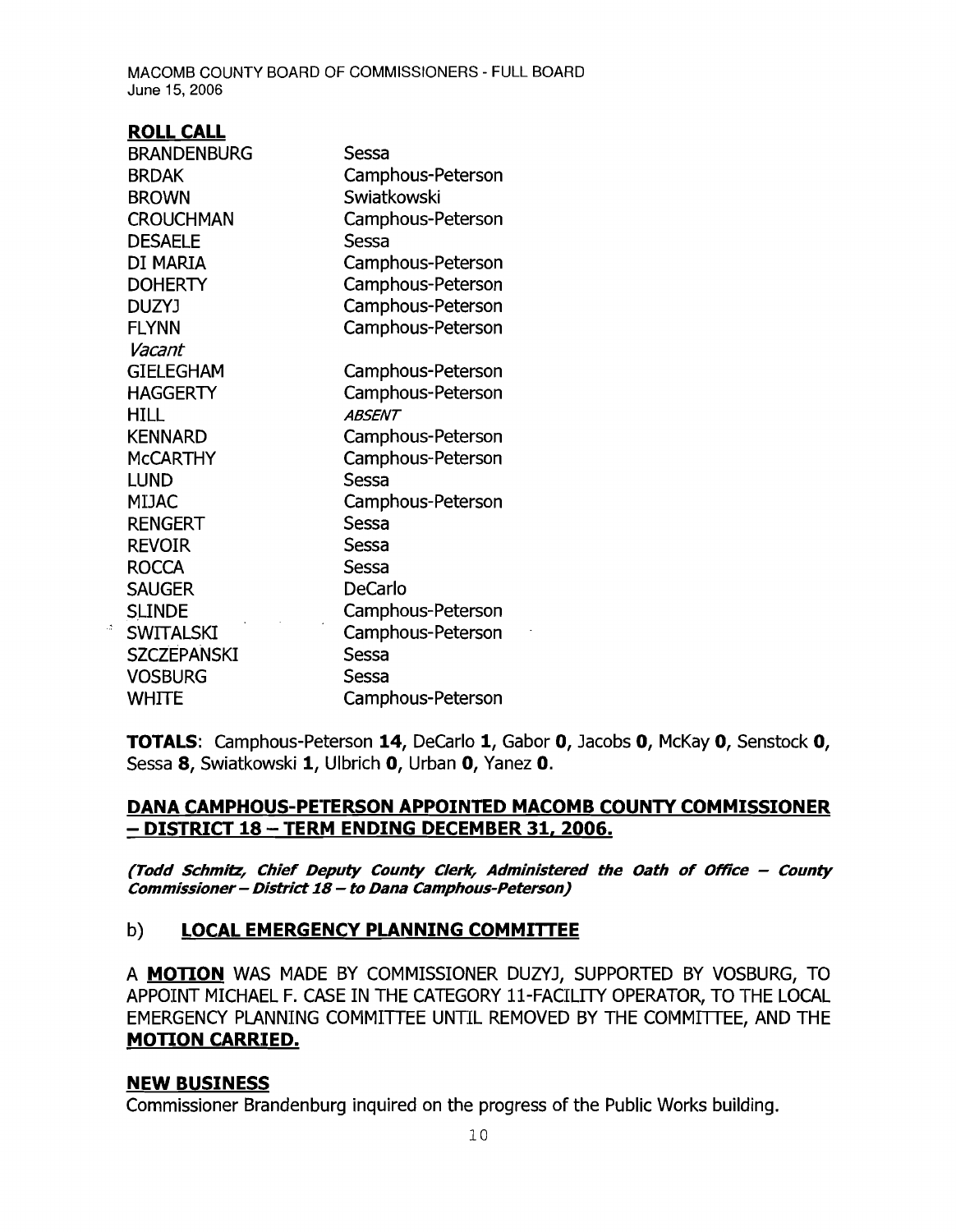George Brumbaugh updated board on the progress.

Commissioner Sauger congratulated Commissioner Camphous-Peterson and also announced today she was selected Woman of the Year by the Girl Scouts.

A **MOTION TO SUSPEND THE RULES** WAS MADE BY COMMISSIONER SUNDE, SUPPORTED BY COMMISSIONER DUZYJ, AND THE **MOTION CARRIED.** 

A **MOTION TO ASSIGN** COMMISSIONER CAMPHOUS-PETERSON TO ALL THE COMMITTEES PREVIOUSLY HELD BY COMMISSIONER GIBSON, WAS MADE BY COMMISSIONER WHITE, SUPPORTED BY COMMISSIONER DUZYJ, AND THE MOTION **CARRIED.** 

### **PUBLIC PARTICIPATION**

**Pastor D. L. Bradley, 22645 Quinn Road, Clinton Township**  Suggested Macomb County is trapped in a time warp.

### **Dale Camphous, 41907Erwin, Harrison Township**

Thanked the board members who supported his daughter for the appointment to County Commissioner, District 18.

### **Sue Jesion, 21308 Raymond, St. Clair Shores**

Expressed her feelings on racism.

# **Frank Maisano, 26740 Barbara, Roseville**

Congratulated Commissioner Camphous-Peterson. Also, expressed his resentment to the comments made by Pastor Bradley.

#### **Jim Senstock, 31698 San Juan, Harrison Township**

Disappointed in the appointment, however, congratulated Commissioner Camphous-Peterson.

#### **Gregory Murray, 66 Robertson, Mt. Clemens**

Invited the board of commissioners to Shadyside Park on Saturday as well as Greater Morning Star Missionary Baptist Church Saturday.

# **Don Lobsinger, 26900 Taylor, St. ClairShores**

Responded to Pastor Bradley's comments.

# **James Goldwater, 19346 Brandt, Roseville**

Brought to the commissioners attention that a couple of county employees have been at the City Council Meeting on March  $21<sup>st</sup>$  in Roseville when they should have been working and request they look into this issue.